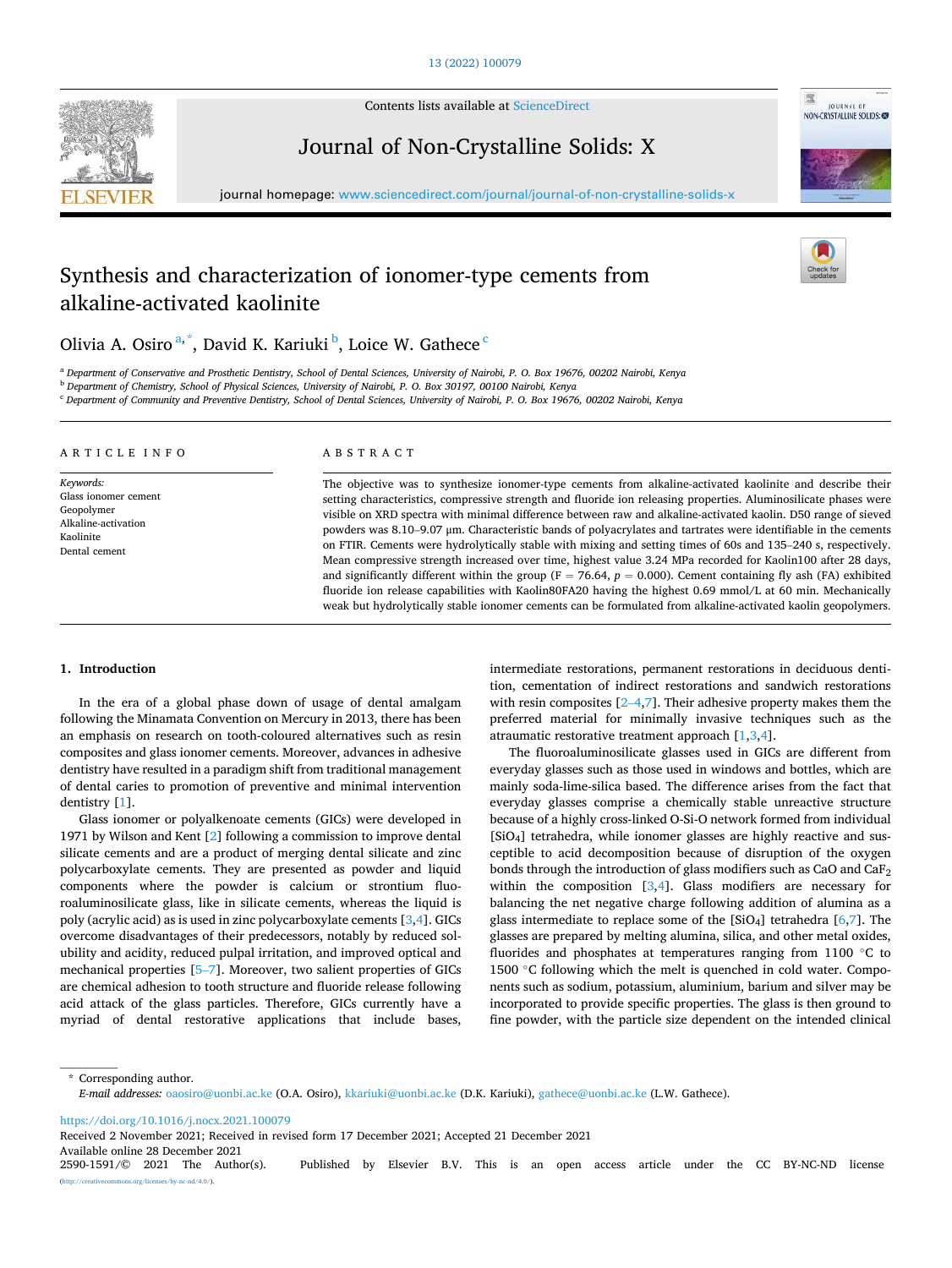### application [2–[4,7\]](#page-9-0).

The original liquid was aqueous poly (acrylic acid) (PAA), which is still widely used in commercial glass ionomer formulations. *Co*-polymers are also used, all of which are based on acrylic acid but with maleic acid itaconic or 2-methylene butanedioic acid  $[8,9]$  $[8,9]$ . Tartaric acid was yet another important additive; it prolongs and sharpens the setting time and increases the compressive strength of the cement. To maintain the molecular weight of PAA it may, together with tartaric acid, be freezedried and included in the powder. This presentation is to be mixed with distilled water or, if tartaric acid is not in the freeze-dried form, with an aqueous solution of tartaric acid [\[2,6,8,9\]](#page-9-0).

GICs are classified as acid-base cements because of their setting reaction  $[2,9]$  $[2,9]$  $[2,9]$  $[2,9]$  $[2,9]$ . The reaction results in the release of metal cations such as  $Al^{3+}$  and Ca<sup>2+</sup> through surface dissolution of the glass particles; thereafter, the ions crosslink the poly-acid network to form a rigid poly-salt matrix [[6,7,10\]](#page-9-0). Furthermore, an inorganic component comprising silicon and phosphorus is also thought to contribute to the increasing strength of these cements with age, as concluded by Zainuddin et al. [[11\]](#page-9-0) from a long-term study of the setting reaction of GICs using MAS-NMR spectroscopy. Nicholson [\[12](#page-9-0)] had earlier reviewed this aspect and reiterated the inorganic component existed because of the glass component and contributed to the insolubility of GICs as well as the gradual increase in compressive strength with time. Therefore, the fully set cement is a composite of residual glass particles embedded in a siliceous hydrogel and bonded in a metal-polyacrylate matrix [[5,6,13\]](#page-9-0).

There are documented reports where, instead of a typical fluoroaluminosilicate glass, other silicate minerals have been used to form cements. One of the earliest efforts include that by Wilson [[14\]](#page-9-0) who, while experimenting with precursors of the aluminosilicate poly (acrylic acid) (ASPA) cements, described formation of polyalkenoate-like cements derived from mixtures of naturally occurring aluminosilicates and PAA. These naturally occurring silicates, whose reactions with organic acids were first investigated by Murata in 1943 [\[15](#page-9-0)], are categorized as: orthosilicates, pyrosilicates, cyclic or chain metasilicates and aluminosilicates. Further reports on their reaction with polycarboxylic acids were made by Crisp et al. [\[16](#page-9-0)], who concluded that cements from these materials arose from an acid-base reaction characterized by acidic attack of the mineral phases to form ionic polymer (ionomer) complexes. Just like is observed in GICs, the reactivity was dependent on the ratio of aluminium to silicon which determines the basicity following acid attack. Among the promising silicate materials, they further observed that cement stability, particularly in aqueous media, was dependent on the nature of the cations in the matrix. For example, zinc based cements were found to be more stable and to demonstrate compressive strength as high as 34 MPa, faring better than calcium-based aluminosilicates [[14,16](#page-9-0)]. Kaolin and silica sand together with other additives have been used to form variable sintered glasses capable of forming glass ionomer cements for luting applications [[17\]](#page-9-0).

Alkaline-activated aluminosilicates or geopolymers are cementitious materials synthesized through a low temperature reaction (typically below 100 ◦C) between aluminosilicate precursors and alkaline sodium silicate solution  $[18,19]$  $[18,19]$  $[18,19]$ . The aluminosilicate precursors are usually clay-based materials such as calcined clays, metakaolin and volcanic rocks as well as industrial by-products, commonly fly ash (FA) and blast furnace (BF) slag. Alkaline activation of these powdery aluminosilicates produces pastes capable of setting within a short period while gaining considerable strength. This has been attributed to their reactive amorphous phases undergoing a process of dissolution, polycondensation and hardening on exposure to the alkaline activator [\[18,20](#page-9-0)–25]. Kaolin or kaolinite is a clay-based material which may be used as a precursor for alkaline-activation; however, its high crystalline content renders it less reactive hence it characteristically produces weak cements. As such, it is usually transformed via thermal treatment to metakaolin, which is more amorphous. Geopolymers derived from metakaolin generally set and harden within 24 h [[26\]](#page-9-0).

The low-temperature alkaline-activation reaction is attractive for

production of low-cost materials associated with lower energy consumption and reduced  $CO<sub>2</sub>$  emissions. Naturally occurring aluminosilicates and glasses have been evaluated extensively in GICs but not alkaline-activated aluminosilicates. Therefore, the aim of this study was to synthesize and characterize ionomer-type cements derived from alkaline-activated kaolinite.

# **2. Materials and methods**

# *2.1. Sourcing, alkaline-activation, composition and particle size analysis of kaolinite*

The sampling and sourcing of kaolinite was previously described [[19\]](#page-9-0). Briefly, 1 kg of raw kaolinite was obtained from a ceramic manufacturing company in Kenya: Saj Ceramics. In addition, FA (pozzolana) was obtained from a Portland cement manufacturing company in Kenya: Bamburi Cement. Approximately 100 g of kaolinite and a mixture of kaolinite and FA (80 g:20 g) were weighed separately and activated in 55 mL of Na<sub>2</sub>SiO<sub>3</sub> solution with a final constitution of 9.1% Na<sub>2</sub>O, 27.5% SiO<sub>2</sub> and 63.4% H<sub>2</sub>O and SiO<sub>2</sub>/Na<sub>2</sub>O ratio of 3.02, at 85C for 24 h. After 24 h, the dried products were removed from the oven, bench cooled and left at ambient temperature for 90 days. Thereafter, the products were sprayed with ethanol to stop further activation, pulverized and stored in sealed, labelled, airtight sample bags. They were then subjected to composition analysis by X-ray diffraction (XRD), energy dispersive X-ray fluorescence (EDXRF) and fluoride ion selective electrode (FISE), and particle size distribution analysis by laser diffraction. Alkaline-activated materials were sieved through a 120 μm analytical sieve (Endecotts Ltd., London, UK) prior to cement preparation.

### *2.2. Cement preparation*

Experimental ionomer-type cement pastes were prepared by mixing various ratios of alkaline-activated kaolinite powder, PAA (mw 35KDa) (S & C Polymer GmbH, Elmshorn, Germany) and aqueous tartaric acid (Sigma Aldrich, Gillingham, UK). Several ratios were attempted to attain a promising mixture with reasonable mixing and setting time, and which exhibited a workable dough consistency.

### *2.3. Cement mixing and setting time*

Cement mixing time (MT) was recorded as the time in seconds required to obtain a homogenous dough consistency by combining all the components dispensed on a glass slab using a stainless-steel spatula with continuous long strokes. Cement initial setting time (ST) was recorded in seconds using a Gillmore needle apparatus (Humboldt Mfg, Elgin, Illinois, USA) at ambient temperature as specified in ISO 9917- 1:2007 for hydraulic dental cements [[27\]](#page-9-0). Once the desired cement consistency was obtained, samples were condensed in preformed cuboids,  $8mm<sup>2</sup>$  by 10 mm, made from modelling wax. Three specimens were prepared for each cement sample. The initial set needle was held in a vertical position and applied lightly to the surface of the cement. This was repeated until the Gillmore needle did not cause an appreciable indentation on the cement surface.

### *2.4. Cement setting characteristics*

FTIR spectroscopy (Cary 630, Agilent Technologies, Ratingen, Germany) was used to evaluate the setting characteristics of the experimental cements. Kinetic measurements were conducted on cement pastes 30s after mixing and followed up to 25 min after mixing. The kaolinite and FA, freeze-dried PAA and tartaric acid powders were also scanned as reference materials. Data was collected in the IR region between 3600 cm<sup>-1</sup> to 500 cm<sup>-1</sup>.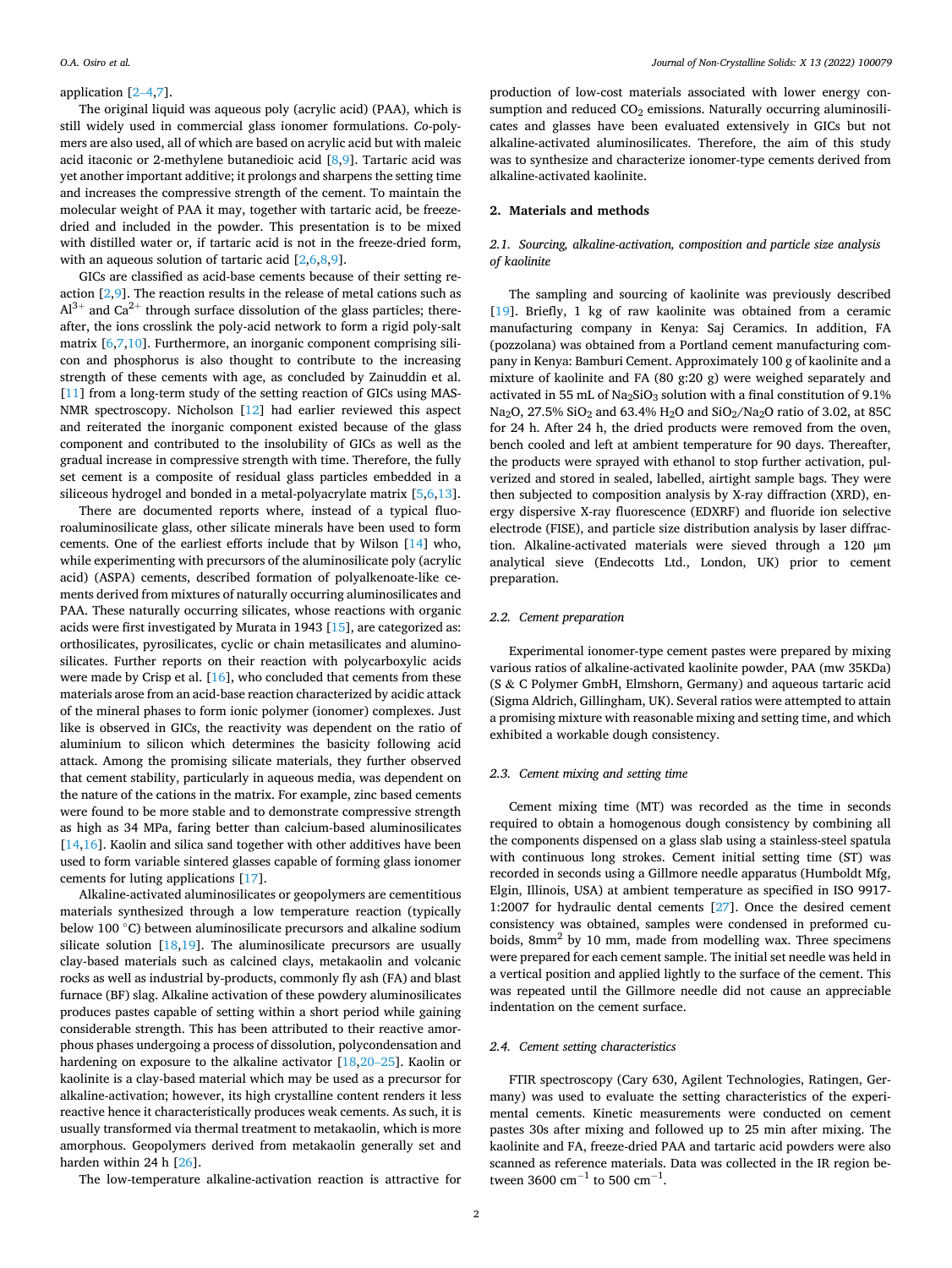### **Table 1**

Composition of raw and alkaline-activated kaolinite and FA by EDXRF (%wt).

| Sample name         | CaO          | SiO <sub>2</sub> | $Al_2O_3$      | $D_2O_5$     |              | u            | $K_2O$       | MgO          | Fe           | Sr           | Others       | Total            |
|---------------------|--------------|------------------|----------------|--------------|--------------|--------------|--------------|--------------|--------------|--------------|--------------|------------------|
| Kaolin<br>Kaolin100 | 0.65<br>0.61 | 62.88<br>68.44   | 27.69<br>23.45 | 0.03<br>0.03 | 0.00<br>0.08 | 0.08<br>0.09 | 3.95<br>3.84 | 2.72<br>1.91 | 1.68<br>1.29 | 0.01<br>0.01 | 0.30<br>0.25 | 100.00<br>100.00 |
| Kaolin80FA20        | 1.02         | 70.77            | 20.71          | 0.00         | 0.03         | 0.07         | 3.89         | 1.03         | 2.11         | 0.01         | 0.35         | 100.00           |
| <b>FA100</b>        | 3.18         | 74.65            | 10.32          | 0.00         | 0.12         | 0.14         | 5.18         | 0.00         | 5.58         | 0.01         | 0.82         | 100.00           |



**Fig. 1.** Powder X-ray diffraction patterns of raw and alkaline-activated kaolinite and FA.

# *2.5. Compressive strength testing of cements*

Compressive strength tests were performed on cement cylinders 4.0 mm in diameter by 6.0 mm in height, according to ISO 9917-1:2007 [[27\]](#page-9-0). Cylindrical specimens were fabricated by condensing freshly mixed cement pastes into Teflon moulds containing three bores of the above dimensions. Thereafter, the moulds were clamped between two steel plates and placed in a preheated oscillating oven at 37 °C for 24 h (after one hour, the cements had not obtained final set necessitating the extension). After 24 h, they were removed from the moulds, placed in centrifuge bottles at 100% humidity achieved by damp tissues and incubated at 37 ◦C for 24 h, 3d, 7d and 28d. The specimen dimensions as well as weight before incubation and prior to testing was recorded. A 30kN load cell was used to load the samples using a compression cage on a Universal Testing machine (ProLine Z050TN, ZwickRoell, Ulm, Germany) at a crosshead displacement speed of 1 mm min $^{-1}$ . Six cement cylinders were fabricated and tested for the two types of alkalineactivated kaolinite cement sample. Compressive strength was calculated using the formula:  $\sigma_c = \mathbf{F} \div \pi r^2$ , where:  $\sigma_c$  is compressive strength (MPa); F is applied load at failure (N); and, *r* is the sample radius as measured prior to testing (mm).

# *2.6. Cement fluoride ion release profile*

Fluoride ion release measurements were conducted in deionized water and artificial saliva at 37 ℃ and pH 7. The elution media were selected based on their neutral pH as well as few elemental contents which may form complexes hence interfere with the ion release processes of the cements. Cement cylinders like those for compressive strength tests were fabricated for ion release measurements, three specimens for each cement sample. On retrieval from the incubator after 24 h, they were stored in a 15 mL centrifuge bottle containing 10 mL of each elution medium and returned to storage at 37 ◦C. Fluoride ion release in the elution media was measured at specified time points of 10, 20, 40 and 60 min. Prior to use, the electrode tip was flushed with deionized water and then calibrated using standard solutions of 0.5, 1 and 10 ppm fluoride and TISAB II. TISAB II was also added to the samples to ensure uniform pH and ionic strength values with the

|     | Table 2 |  |  |  |
|-----|---------|--|--|--|
| $-$ |         |  |  |  |

| Particle size distribution of raw and alkaline-activated kaolinite and $FA$ ( $\mu$ m). |  |  |  |  |  |  |
|-----------------------------------------------------------------------------------------|--|--|--|--|--|--|
|-----------------------------------------------------------------------------------------|--|--|--|--|--|--|

| Sample<br>name                                             | D <sub>10</sub> | D50   | D90     |                                                 | D <sub>10</sub> | D <sub>50</sub> | D90            |
|------------------------------------------------------------|-----------------|-------|---------|-------------------------------------------------|-----------------|-----------------|----------------|
| <b>Before</b><br>alkaline-<br>activation<br>and<br>sieving |                 |       |         | After<br>alkaline-<br>activation<br>and sieving |                 |                 |                |
| FA                                                         | 2.25            | 19.70 | 393.80  | Kaolin<br>80FA 20                               | 1.51            | 9.07            | 66.56          |
| Kaolin                                                     | 3.29            | 20.61 | 1050.33 | Kaolin100<br>FA100                              | 1.36<br>1.47    | 8.10<br>8.86    | 60.90<br>52.45 |

standards. Fluoride concentration in the samples was recorded in ppm with a corresponding RmV, then converted to mmol/L. The stable reading for each sample specimen was recorded, and the average value taken as the amount of fluoride ion content released by the material.

### **3. Results**

### *3.1. Composition and particle size analysis*

Table 1 summarizes the major constituents (%wt) of the materials as analyzed by EDXRF. The materials had low proportions of CaO, ranging from 0.61%wt to 3.18%wt. All the materials contained  $SiO<sub>2</sub>$  ranging from 62.88%wt to 74.65%wt, and  $Al_2O_3$  ranging from 10.32%wt to 27.69%wt. FA had previously been reported to contain fluoride (43.33  $\mu$ g/g  $\pm$  5.77) [\[19](#page-9-0)].

Fig. 1 shows the diffraction patterns of raw and alkaline-activated kaolinite and FA with peaks corresponding to the aluminosilicate, kaolinite and calcite phases. There was little difference in the kaolinite spectra, suggesting little alteration in the structure by alkaline activation.

Table 2 shows the particle size distribution of raw and alkalineactivated kaolinite and FA before and after sieving. D50 of sieved powders ranged between 8.10 and 9.07 μm.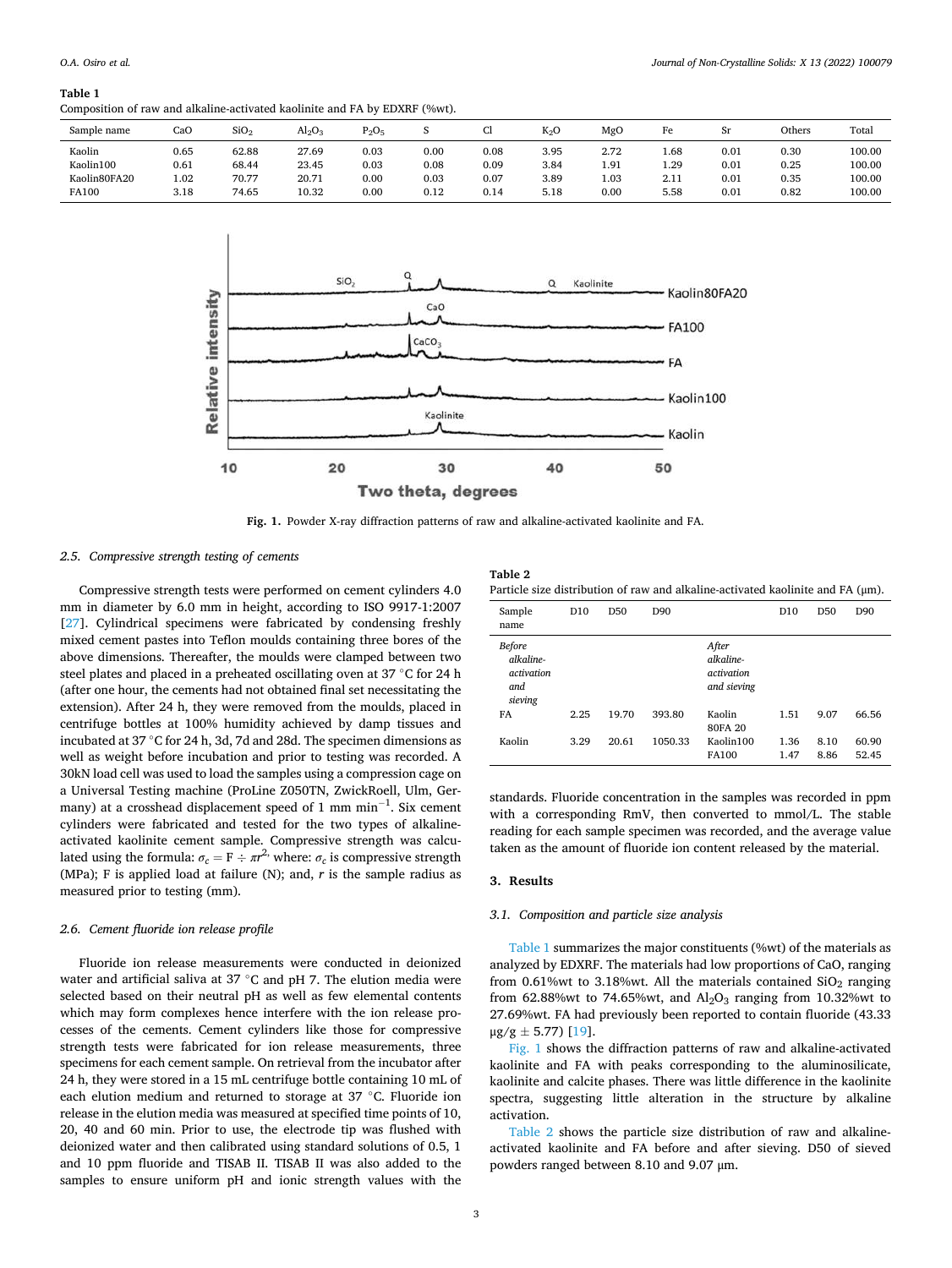#### **Table 3**

Experimental cement preparation ratios and outcomes.

| Sample name     | Powder<br>(gm) | <b>PAA</b><br>(gm) | 10% tartaric<br>acid (mL) | $Outcome - MT(s)$ ,<br>initial ST(min),<br>consistency |
|-----------------|----------------|--------------------|---------------------------|--------------------------------------------------------|
| 1. Kaolin100    | 1.0            | 0.2                | 0.25                      | 30s, 30s, paste                                        |
| 2. Kaolin100    | 0.7            | 0.2                | 0.25                      | $60s$ , 3.41 $min$ , paste                             |
| 3. Kaolin100    | 0.7            | 0.1                | 0.20                      | 60s, 2.15min, paste                                    |
| 4. Kaolin80FA20 | 0.7            | 0.1                | 0.20                      | 60s, 2.40min, paste                                    |

### *3.2. Cement preparation, mixing and setting time*

The various cement preparation ratios and outcomes are presented in Table 3. Table 4 summarizes the final acceptable cement mixing ratios, mixing and initial setting times. Geopolymers (0.7–1.0 g) were mixed

# **Table 4**

Final acceptable experimental cement mixing ratios, MT and initial ST.

with 0.1 g of PAA and 0.2 mL of aqueous tartaric acid. The mixing and setting times ranged between 60s and 135–240 s, respectively.

### *3.3. Cement setting characteristics*

Fig. 2 (2.1) shows the kinetic setting characteristics of cement derived from alkaline-activated Kaolin100. Prominent bands were identified at 1636 cm<sup>-1</sup>, 1375 cm<sup>-1</sup>, 1095 cm<sup>-1</sup>, 1028 cm<sup>-1</sup>, 1010 cm<sup>-1</sup> and 909  $\text{cm}^{-1}$ . Smaller bands were also visible at 1558  $\text{cm}^{-1}$ , 1455  $\text{cm}^{-1}$ and 935  $\text{cm}^{-1}$ . Fig. 2 (2.2) shows the kinetic setting characteristics of cement derived from alkaline-activated Kaolin80FA20. Prominent bands were identified at 1625 cm<sup>-1</sup>, 1371 cm<sup>-1</sup>, 1095 cm<sup>-1</sup>, 1028 cm<sup>-1</sup>, 1006  $\text{cm}^{-1}$  and 909  $\text{cm}^{-1}$ . Smaller bands were also visible at 1556  $\text{cm}^{-1}$ ,  $1453$  cm<sup>-1</sup>, 939 cm<sup>-1</sup>.

[Fig. 3](#page-5-0) (3.1) shows the kinetic setting characteristics of alkaline-

| Sample name  | Si:Al ratio | Ca:Al ratio | Powder (gm) | PAA (gm) | 10% tartaric acid (mL) | MT(s) | Initial ST (s) |
|--------------|-------------|-------------|-------------|----------|------------------------|-------|----------------|
| Kaolin100    | 2.92        | 0.03        | 0.7         | v. 1     | 0.2                    | 60    | 135            |
| Kaolin80FA20 | 3.42        | 0.05        | 1.0         | 0.1      | 0.25                   | 60    | 135-240        |



**Fig. 2.** (2.1): Setting characteristics of cements derived from alkaline-activated Kaolin100. (2.2): Setting characteristics of cements derived from alkaline-activated Kaolin80FA20.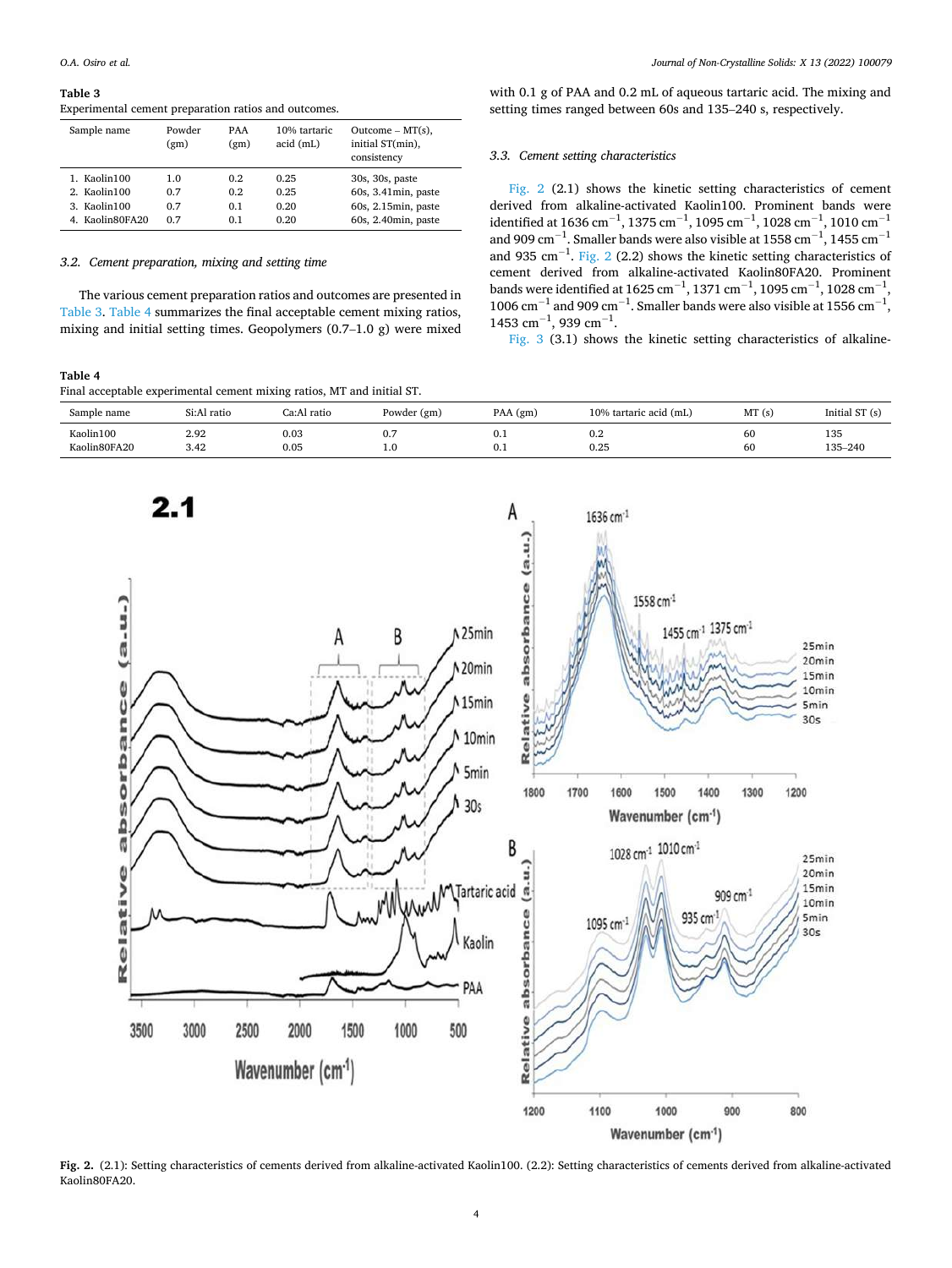

**Fig. 2.** (*continued*).

activated Kaolin100 on mixing with either 10% aqueous tartaric acid (A, C) or PAA (B, D). On mixing with tartaric acid, prominent bands were identified at 1634  $\text{cm}^{-1}$ , 1373  $\text{cm}^{-1}$ , 1025  $\text{cm}^{-1}$ , 1000  $\text{cm}^{-1}$  and 909  $\rm cm^{-1}$  while smaller bands were visible at 1110  $\rm cm^{-1}$  and 935  $\rm cm^{-1}$  and. On mixing with PAA, prominent bands were identified at 1645  $\text{cm}^{-1}$ ,  $1369 \text{ cm}^{-1}$ ,  $1095 \text{ cm}^{-1}$ ,  $1028 \text{ cm}^{-1}$ ,  $1004 \text{ cm}^{-1}$  and  $909 \text{ cm}^{-1}$  while smaller bands were visible at 1558  $\text{cm}^{-1}$ , 1455  $\text{cm}^{-1}$  and 937  $\text{cm}^{-1}$ . [Fig. 3](#page-5-0) (3.2) shows the kinetic setting characteristics of alkaline-activated Kaolin80FA20 on mixing with either 10% aqueous tartaric acid (A, C) or PAA (B, D). On mixing with tartaric acid, prominent bands were identified at 1632  $\rm cm^{-1}$ , 1382  $\rm cm^{-1}$ , 1025  $\rm cm^{-1}$ , 1000  $\rm cm^{-1}$  and 909  $\rm cm^{-1}$ while smaller bands were visible at 1110  $\rm cm^{-1}$  and 935  $\rm cm^{-1}$ . On mixing with PAA, prominent bands were identified at 1632  $\rm cm^{-1}$ , 1558  $\rm cm^{-1}$ prominent bands were identified at 1632 cm<sup>−1</sup>, 1558 cm<sup>−1</sup>, 1028 cm<sup>−1</sup> and 1006 cm<sup>−1</sup> while smaller bands  $1455$  cm<sup>-1</sup> were visible at 1095  $\text{cm}^{-1}$  and 909  $\text{cm}^{-1}$ .

## *3.4. Cement compressive strength*

[Fig. 4](#page-7-0) shows the mean compressive strength of Kaolin100 (A) and Kaolin80FA20 (B) cements after 1, 3, 7 and 28d. The cements increased in strength between 1d and 28d, except for a dip on day 7 for Kaolin100 cements. The highest compressive strength value was 3.24 MPa recorded for Kaolin100 after 28 days.

[Table 5](#page-7-0) presents a descriptive summary and results of analysis of variance (ANOVA) test of individual cement compressive strengths. There was a statistically significant difference at the various time points for both cement samples further confirmed by Tukey's post hoc test (*p* ≤ 0.01).

# *3.5. Cement fluoride ion releasing profile*

[Fig. 5](#page-8-0) shows the fluoride ion release profile of the cements in artificial saliva (A) and deionized water (B), both at 37 ◦C and pH 7. The fluoride release had a linear relationship to square root of time  $(t^{1/2})$ , with  $R^2$  > 96 (except K100 in artificial saliva) but low intercept values. Kaolin100 cements showed no fluoride release (*<*0.1 mmol/L) in both media. Kaolin80FA20 cements released more fluoride in artificial saliva than deionized water, up to 0.69 mmol/L after 60 min.

### **4. Discussion**

To the best of our knowledge, this is the first report of ionomer-type cements prepared by mixing alkaline-activated kaolinite powders with various ratios of freeze-dried PAA and aqueous tartaric acid. The selection of the materials was based on the compositional analysis which showed a similarity to GIC glass powders. Moreover, experiments conducted on natural silicate materials had shown their ability to form ionomer-type cements [[14,16\]](#page-9-0). Although alkaline-activated kaolinite has less amorphous phase than metakaolin [\[26](#page-9-0)], it was expected that the high ratios of alumina and silica but low CaO content would still result in a reaction similar to that observed between PAA and natural aluminosilicate materials. This was observed but we must acknowledge that despite the potential of these ionomer-type cements derived from alkaline-activated kaolinite geopolymers, they do not meet the ISO specifications for water-setting dental cements [\[27](#page-9-0)] due to their extremely low compressive strength and opacity.

The mixing ratios were guided by those established for restorative dental cement applications usually mixed to dough consistency. It is recommended to have higher powder to liquid ratio in GICs to confer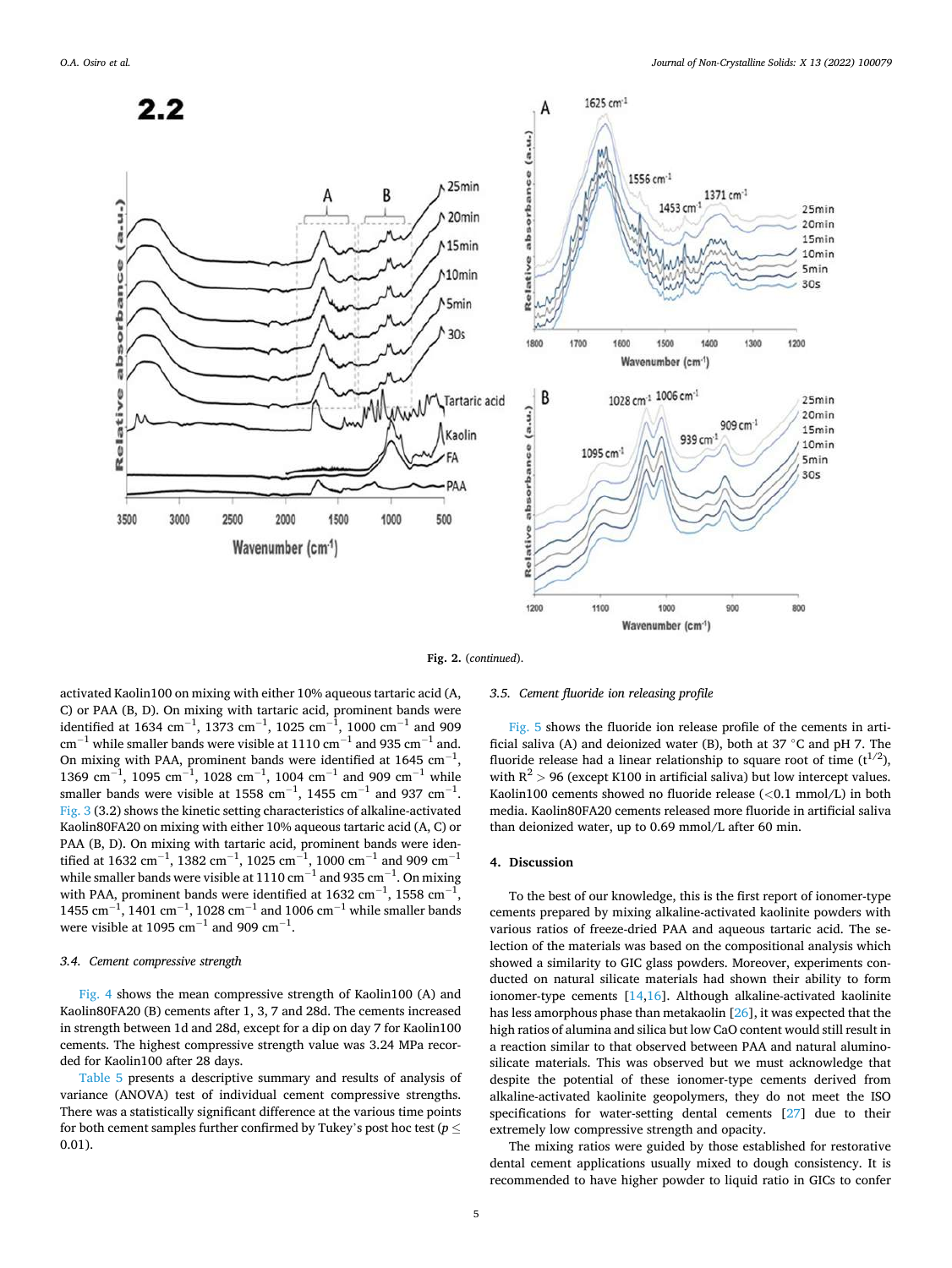<span id="page-5-0"></span>

**Fig. 3.** (3.1): Setting characteristics of alkaline-activated Kaolin100 on mixing with aqueous tartaric acid (A, C) or PAA (B, D). (3.2): Setting characteristics of alkaline-activated Kaolin80FA20 on mixing with aqueous tartaric acid (A, C) or PAA (B, D).

strength [\[2,5,7,12](#page-9-0)]. Nonetheless, variations in mixing and setting times were observed with several attempts before a reasonable powder/liquid ratio was determined. One gram of alkaline-activated kaolinite powder resulted in a rapid set that made it impossible to manipulate the cements further after mixing. Reducing the amount of powder to 0.7 g resulted in a paste/ dough consistency with a more reasonable working time. It is hypothesized that the amorphous nature of alkaline-activated aluminosilicate materials made them reactive with PAA and enhanced their ability to form ionomer-type cements [\[18,22,25](#page-9-0),[26,28\]](#page-9-0). Further, these cements demonstrated hydrolytic stability after 24 h likely due to crosslinking of  $Al^{3+}$  ions and PAA, a reaction similar to that occurring in GICs. The mixing and setting time of the experimental cements were found to be reasonable. The mixing time ranged between 30s and 60s

while the setting time ranged between 135 s and 240 s. As visualized by FTIR, the setting reaction of these cements showed an acid-base reaction similar to GICs and characterized by production of carboxylates and tartrates [\[29,30](#page-9-0)]; therefore, this may explain the hastened setting reaction.

There was little difference in the setting characteristics of the two alkaline-activated kaolinite-derived cements. Their powders comprised of high aluminosilicate ratios but low CaO content, similar to natural silicate materials evaluated by Wilson and co-workers [\[14,16](#page-9-0)]. This, coupled with the presence of an amorphous phase in FA [31–[33\]](#page-9-0) and the fact that there is no formation of any new crystalline phases following alkaline-activation, may provide a plausible explanation as to the setting characteristics of these materials. Further, the role of PAA as a dominant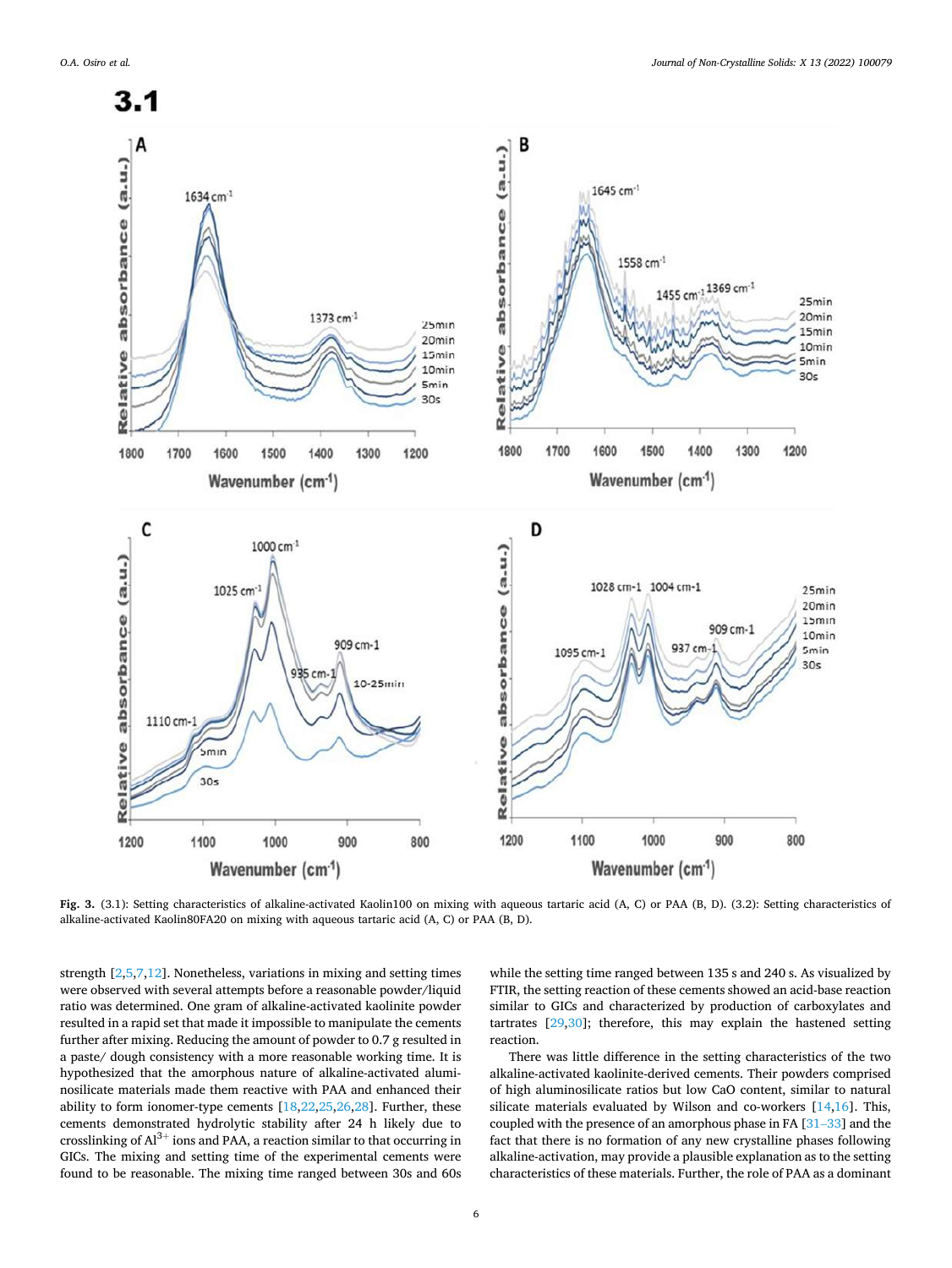



reactant was reinforced by the visibility of more symmetric and asymmetric bands with PAA than tartaric acid as well as prominence of the band associated with the glass powder and diminishing of the same for reactions with tartaric acid and PAA, respectively. Although not all the identified bands were typical of those expected in GICs, the resemblance suggests that these materials set in a similar fashion to GICs, with polyacrylates and tartrates as the major reaction products. Moreover, the low calcium content may have been quickly depleted leading to formation and observation of bands at 1600  $\rm cm^{-1}$  typically associated with aluminium salts sooner than would be expected for GICs.

It is particularly worthwhile to consider that alkaline-activated aluminosilicates or geopolymers are inorganic polymers [\[18](#page-9-0)], the exact description for which 'ionomers' are christened  $[2,14,16]$  $[2,14,16]$  $[2,14,16]$  $[2,14,16]$ . In fact, the widely accepted setting reaction of geopolymers involves dissolution of the aluminosilicates, followed by polycondensation and hardening [[18,26](#page-9-0)]. Seemingly, the findings discussed above suggest that the 3dimensional aluminosilicate geopolymer framework can participate in an acid-base reaction to form new salts, likely due to the presence of an amorphous phase. The similarity to the behaviour of a charge balanced aluminosilicate glass on exposure to polycarboxylic acids is not lost, and for the kaolinite-based geopolymers which had very low calcium content, it is hypothesized that this was highly likely achieved by  $Na<sup>+</sup>$  from the sodium silicate activating solution to maintain the basicity of the powders [\[6,34\]](#page-9-0).

Wilson [\[14](#page-9-0)] and Crisp et al. [\[16](#page-9-0)] reported that while naturally occurring aluminosilicates were capable of forming cements on mixing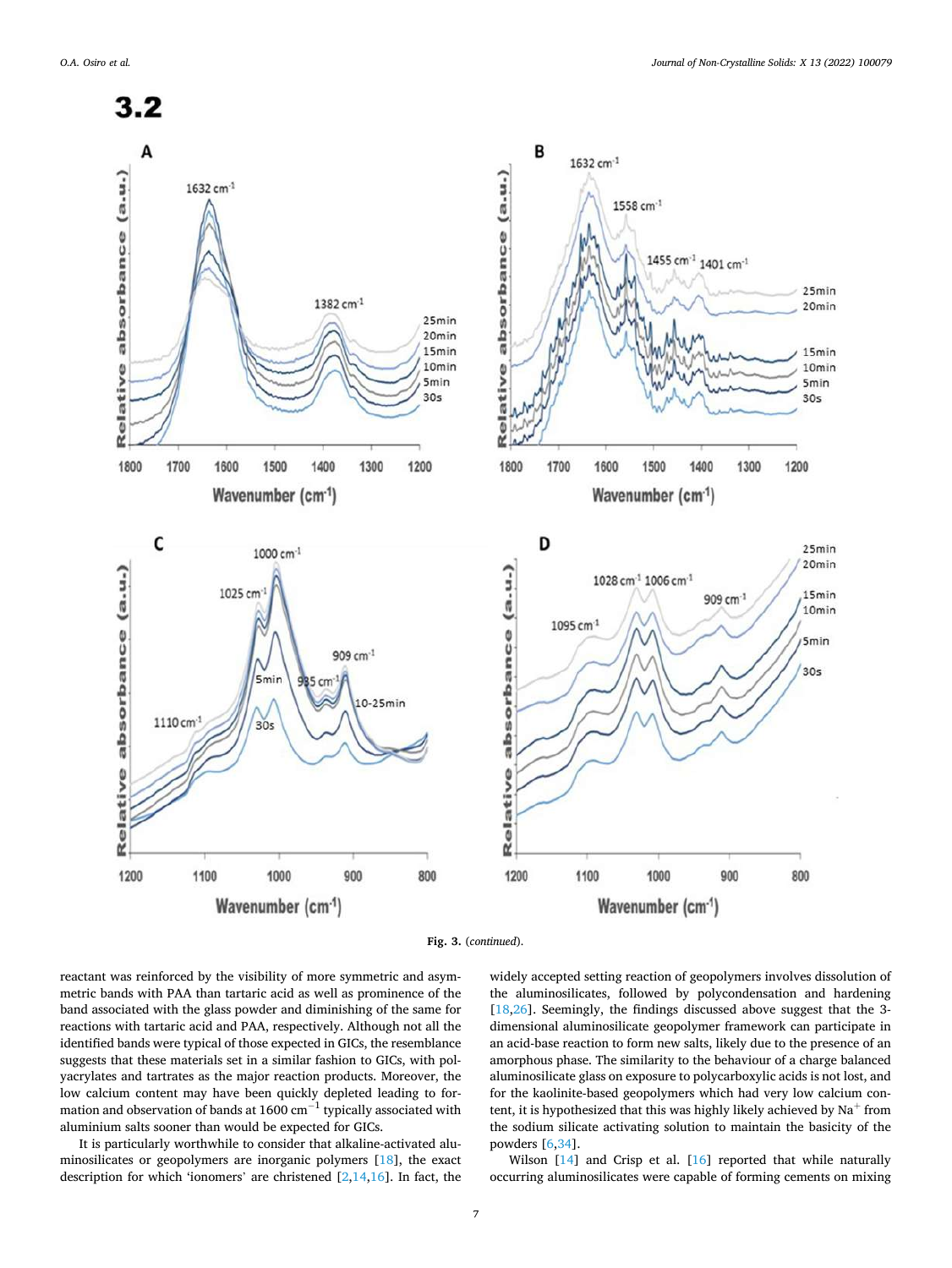<span id="page-7-0"></span>

**Fig. 4.** Mean compressive strength of Kaolin100 (A) and Kaolin80FA20 (B) cement samples after 1, 3, 7 and 28d.

### **Table 5**

| Descriptive summary and ANOVA of cement compressive strength (MPa). |  |  |  |
|---------------------------------------------------------------------|--|--|--|
|---------------------------------------------------------------------|--|--|--|

| Sample name  | Time      | Mean (SD)   | Min  | Max  | F statistic, df, p-value | Tukey's post hoc adjusted <i>p</i> -value | Diff (95% CI)     |
|--------------|-----------|-------------|------|------|--------------------------|-------------------------------------------|-------------------|
| Kaolin80FA20 | $1(n=6)$  | 0.92(0.29)  | 0.49 | 1.24 | 76.64, 3df               | $1:3 = 0.002**$                           | 0.69(0.25, 1.13)  |
|              | $3(n=6)$  | 1.61(0.19)  | 1.30 | 1.76 | $p < 0.0001***$          | $1:7 = 0.000***$                          | 0.94(0.50, 1.38)  |
|              | $7(n=6)$  | 1.86(0.22)  | 1.56 | 2.11 |                          | $1:28 = 0.000***$                         | 2.32 (1.88, 2.76) |
|              | $28(n=6)$ | 3.24(0.36)  | 2.86 | 3.63 |                          | $3:28 = 0.000***$                         | 1.63 (1.19, 2.07) |
|              |           |             |      |      |                          | $7:28 = 0.000***$                         | 1.38 (0.94, 1.82) |
| Kaolin100    | $1(n=6)$  | 1.44(0.21)  | 1.19 | 1.66 | 7.09. 3df                |                                           |                   |
|              | $3(n=6)$  | 1.50 (0.22) | 1.10 | 1.69 | $p = 0.002**$            | $1:28 = 0.003**$                          | 0.56(0.17, 0.95)  |
|              | $7(n=6)$  | 1.50 (0.29) | 1.23 | 1.97 |                          | $3:28 = 0.01**$                           | 0.50(0.11, 0.89)  |
|              | $28(n=6)$ | 2.00(0.23)  | 1.56 | 2.26 |                          | $7:28=0.01**$                             | 0.50(0.11, 0.88)  |

 $\sum_{n=1}^{n} p \le 0.01.$ <br> $p \le 0.0001.$ 

with polycarboxylic acids, the resultant cements exhibited low compressive strength of 30 MPa or less. Furthermore, among clay-based materials for alkaline-activation, the highly crystalline structure of kaolinite renders it less reactive hence the thermally converted metakaolin is preferred for being more amorphous and reactive. Cements from alkaline-activated kaolinite typically have compressive strength of 2-10 MPa while those derived from metakaolin may achieve strength of 25 MPa or more [[26\]](#page-9-0). This is similar to what was observed in this study. Although the alkaline-activated kaolinite is capable of forming ionomertype cements, classical glass ionomers derive their strength from the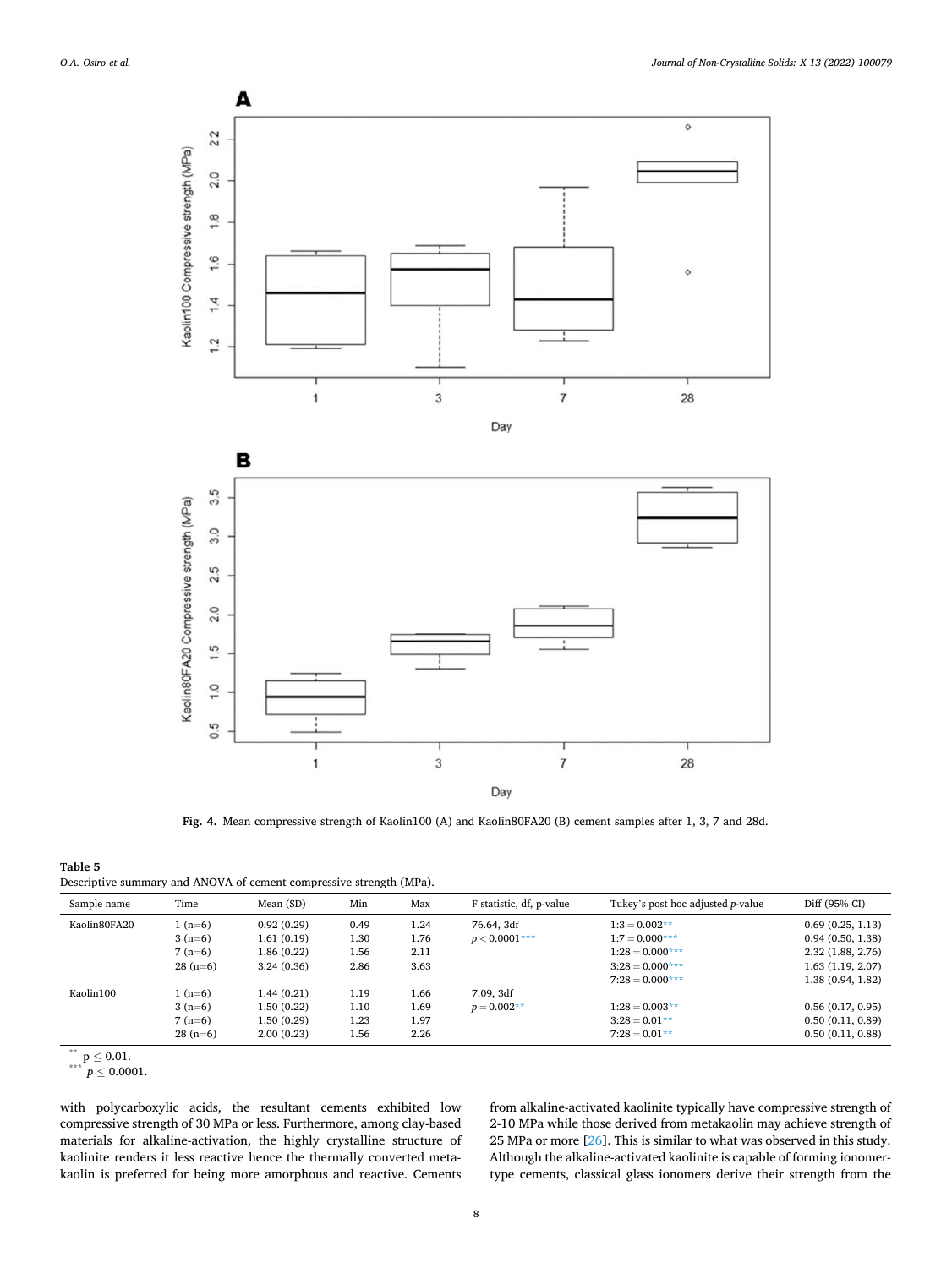<span id="page-8-0"></span>

**Fig. 5.** F<sup>−</sup> release profile of Kaolin100 and Kaolin80FA20 cements in artificial saliva (A) and deionized water (B), pH 7, 37 ◦C.

reactivity of the glass phase, ideally a factor of the ratio of glass formers and modifiers [5–[7,9\]](#page-9-0). For example, for optimum properties in earlier GICs, percentage of  $SiO<sub>2</sub>:Al<sub>2</sub>O<sub>3</sub>:CaF<sub>2</sub>$  was 21:16.6:34.2. This may be varied to increase basicity and translucency or opacity but despite the complexity of these glass systems, it is generally accepted that they are principally composed of silica (SiO<sub>2</sub>), alumina ( $Al<sub>2</sub>O<sub>3</sub>$ ) and lime (CaO), with addition of fluorite (CaF<sub>2</sub>) for fluoride release [\[5](#page-9-0)-8[,12,34](#page-9-0)]. The importance of the Si:Al and Ca:Al ratios for optimal glass dissolution and development of compressive strength has also been shown [[7,10](#page-9-0)]. A Si: Al ratio of one or more and Ca:Al ratio of 1:2 or more is preferable as this enables aluminium to adopt a fourfold coordination to enter the glass network as a terahedron (AlO4) like the silicon tetrahedron (SiO4). In this state, the glass network is negatively charged and is balanced by the positively charged network dwelling cations. However, the bridging oxygen between the aluminium and silicon tetrahedra is susceptible to acid attack which is desirable in glass ionomers. A low Ca:Al ratio forces the aluminium to adopt a sixfold coordination for charge balancing thus reducing the reactivity of the glass  $[7,10]$ . The Si:Al ratio of the materials investigated in this study was greater than one, ranging from 2.92 to 3.42, but the Ca:Al ratio was much less than half (0.03–0.05). Thus, the low Ca:Al ratio probably impaired the reactivity and consequently, the cement mechanical properties. On the other hand, the strength of geopolymers is dependent on the amount and strength of the gel phase as well as reactivity of the amorphous phase [[26\]](#page-9-0).

Nevertheless, it is noteworthy that the strength of the experimental cements increased on aging, like the behaviour of GICs, and that this difference was statistically significant among the various time points. This may further explain the finding that the setting behaviour of these cements was also similar to GICs, characterized by dissolution, gelation and hardening leading to formation of polyacrylates and tartrates [[11,29](#page-9-0)]. This maturation of GICs is responsible for the increase in strength with time as the larger  $Al^{3+}$  react with carboxylic end groups of poly (acrylic acid) in a delayed reaction [5–[7,11\]](#page-9-0). Observations by FTIR showed that this was the setting mechanism of the cements.

The results of the fluoride ion release characteristics of the cements suggest a diffusion-controlled process as shown by the linear relationship to square root of time rather than to time; a linear relationship to time would suggest a dissolution-controlled process. Moreover, the linear correlation was further evidenced by  $R^2 > 0.96$  while the increasing cumulative behaviour suggested a sustained release over the period of study. These findings are similar to the behaviour of GICs as reported by Luo et al. [\[35](#page-9-0)]. However, the low intercept values suggest a lack of 'initial burst' of fluoride ion release. It has been shown that this phenomenon is characteristic of glasses that contain monovalent  $Na<sup>+</sup>$ ,

which was minimal in these materials [34–[36\]](#page-9-0). Further, the fluoride ion release profile also suggests that it was primarily dependent on the quantity of the fluoride in the materials rather than the type of media and the pH; only the Kaolin80FA20 demonstrated fluoride ion release, presumably from the FA component.

# **5. Conclusions**

Alkaline-activated kaolinite geopolymers can be used to form quicksetting, hydrolytically stable ionomer-type cements on mixing with predetermined ratios of PAA and aqueous tartaric acid. The mean compressive strength of the cements increased over time but was less than 5 MPa after 28 days. Addition of FA, a fluoride-containing material, resulted in fluoride ion release of 0.69 mmol/L after 1 h through a diffusion-controlled process dependent on the amount of fluoride in the cements.

### **Credit author statement**

Olivia Awino Osiro: Conceptualization, Methodology, Validation, Formal analysis, Investigation, Resources, Writing - Original draft preparation, Writing - Reviewing and Editing, Visualization, Project administration, Funding acquisition.

David Kinuthia Kariuki: Conceptualization, Methodology, Validation, Resources, Writing - Original draft preparation, Writing - Reviewing and Editing, Supervision, Project management.

Loice Warware Gathece: Conceptualization, Methodology, Resources, Writing - Reviewing and Editing, Supervision.

### **Declaration of Competing Interest**

The authors declare that they have no known competing financial interests or personal relationships that could have appeared to influence the work reported in this paper.

### **Acknowledgements**

Support for this work is from the University of Nairobi, Kenya and the Consortium for Advanced Research Training in Africa (CARTA). CARTA is jointly led by the African Population and Health Research Centre and the University of the Witwatersrand, and funded by the Carnegie Corporation of New York (Grant No–B 8606.R02), Sida (Grant No:54100113), the DELTAS Africa Initiative (Grant No: 107768/Z/15/ Z) and Deutscher Akademischer Austauschdienst (DAAD). The DELTAS